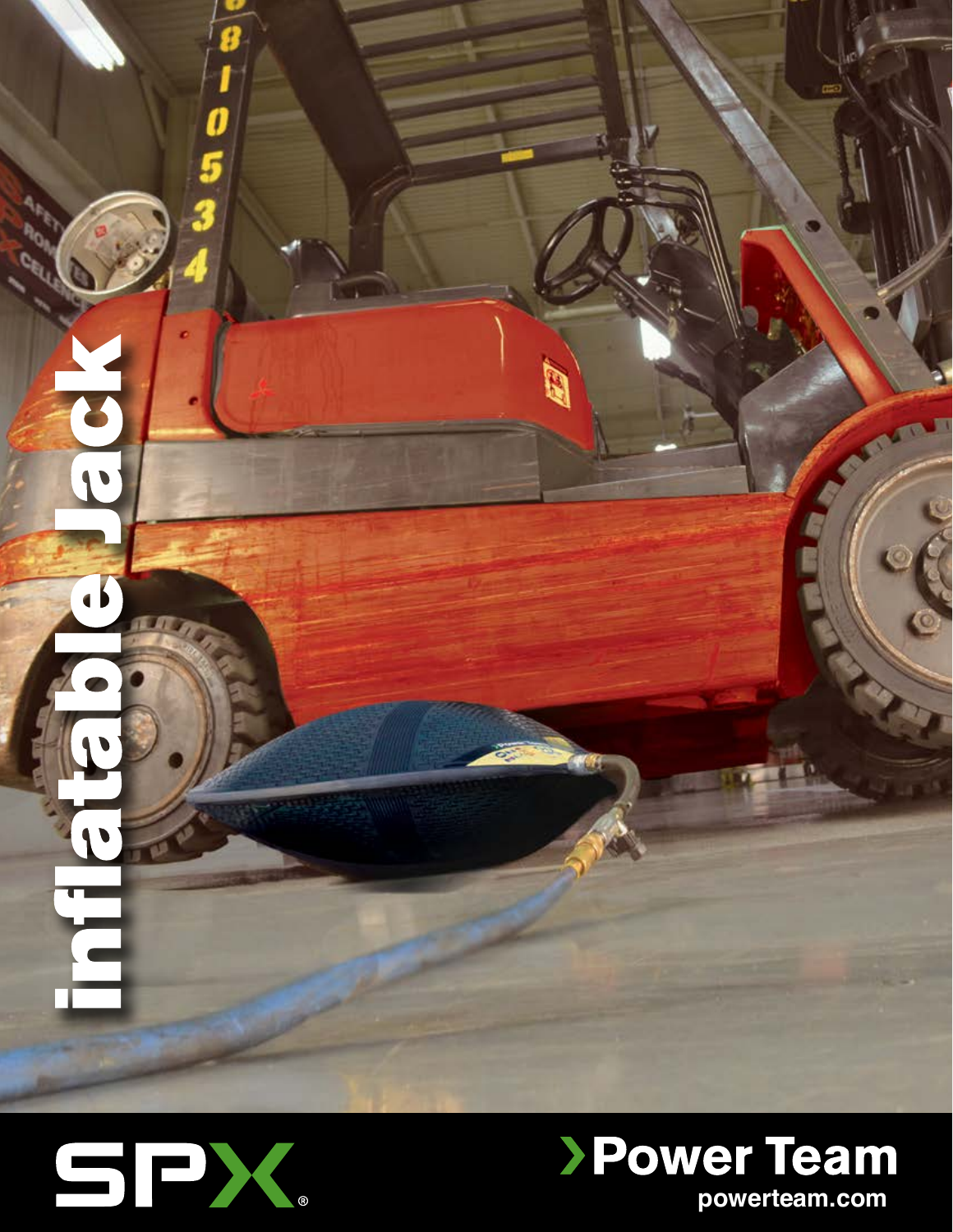

# **Perfect for Many Applications**

## Flexible, Space Age jacking capabilities



Typical applications





- Highly flexible and lightweight jacks only require an air supply of 8 bar (116 psi) maximum. Water or non-explosive gas can also be used for inflation.
- Un-inflated jacks are less than 30 mm (1.2 in) thick, making lifting tasks in small spaces seem routine.
- Constructed of non-conducting, high quality rubber material with multi-layer aramid fiber reinforcement.
- Samples of jacks are pressure tested to 20 bar and cycle tested (10,000 inflate / deflate cycles at 8 bar for 10,000 inflate / deflate cycles).
- The controller, shut-off and air hoses are all equipped with an industrial interchange style quick disconnect air coupler. Female half coupler bodies have a locking collar to help the operator avoid accidentally disconnecting the jack while under load.
- The top and bottom surface of the jack has a skid resistant, interlocking pattern to assist in alignment of two jacks being used together.
- Single jack controller with "dead man" control (part number 350090) can be used individually or in multiples to regulate the number of jacks desired.
- Heavy attachment handles are provided on the two largest jacks for attachment of a rope or hook to help in positioning the jack.
- Inflation hose system is color-coded (red and blue) for easy recognition when using more than one jack.
- The jacks can be used at ambient temperatures of -20°C (-4°F) to +50°C (+122°F).